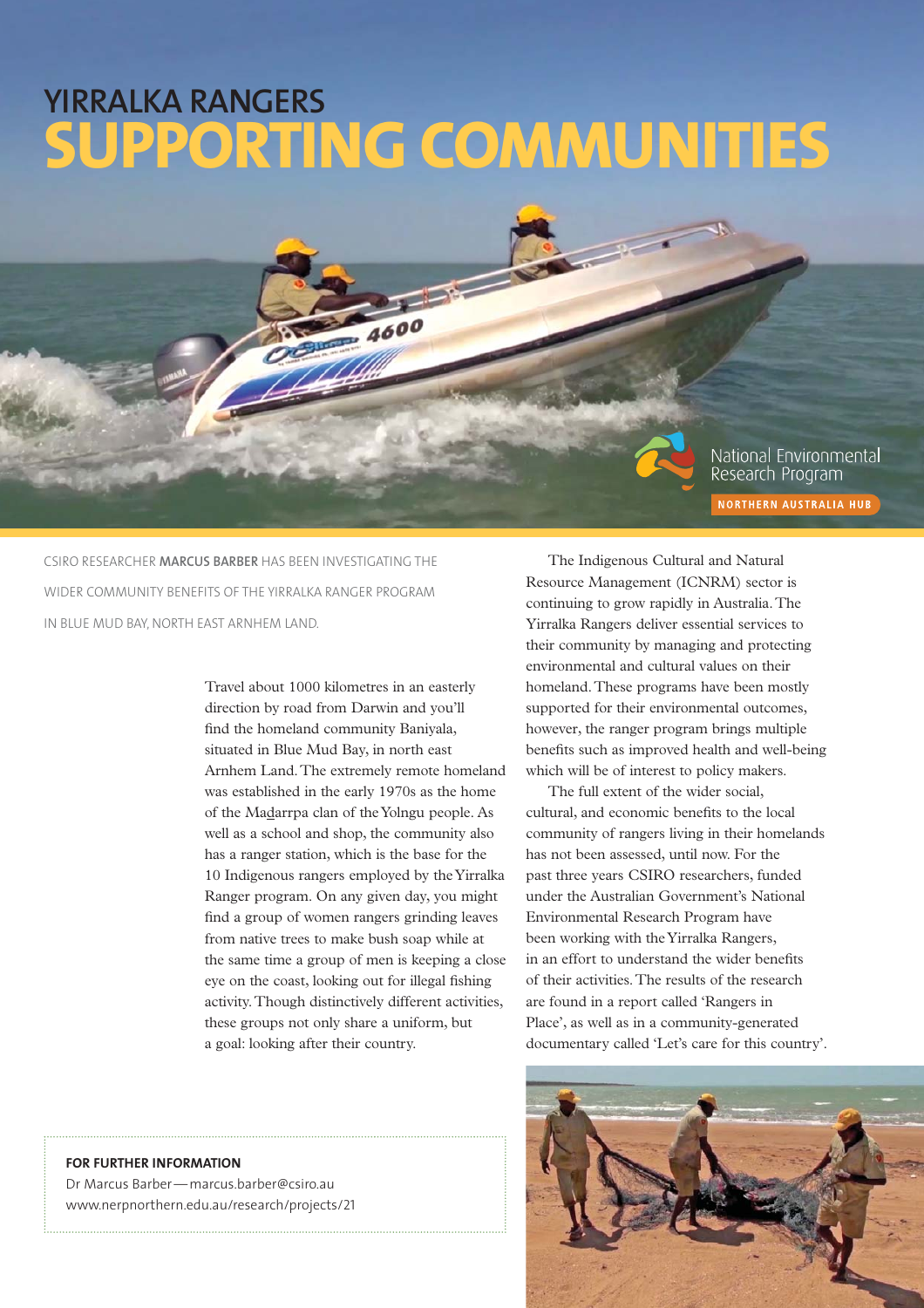Previous page: Rangers on sea patrol and removing ghost nets. Photos throughout Marcus Barber and Ishmael Marika.

#### **Origins of the rangers**

The Yirralka Rangers were established in 2003 as one of a series of initiatives developed by Blue Mud Bay communities (particularly Baniyala) to better protect their country, especially against commercial fishing activities. A second initiative was a court case, which in 2008 saw Blue Mud Bay Traditional Owners awarded formal High Court recognition of their rights to the intertidal zone. This set a precedent for Indigenous coastal land across the entire Northern Territory. One Baniyala resident and Traditional Owner explained how the struggle for coastal rights and coastal management responsibilities are intertwined.

"[The court case] was launched here because of the fishermen going in to kill all the totems for Yolngu people, or to enter the sacred areas without knowing or without permission. That is why we need to protect the country with this [ranger] program. It is coming from the sea rights, following on from that."

The Yirralka Rangers now have over 50 staff living in 17 homeland communities, of which Baniyala is just one. Collectively, these rangers manage the 17,000 square kilometres of the Laynhapuy Indigenous Protected Area (IPA). Caring for the landscape and its people is an enormous and admirable task. The activities are diverse: coastal and sea country patrols, removing ghost nets, biodiversity monitoring, weed management and fostering intergenerational knowledge transfer are all among the key goals.

#### **The community's experience**

Previous work has already pointed to a number of significant benefits associated with ICNRM, including: improved physical and mental health outcomes; social benefits such as improved family structures; the mitigation of racism; and economic and livelihood benefits. While these benefits are clearly identifiable through existing studies, the evidence remains small, and is classified in different ways by different studies. To build a better picture of the wider outcomes produced by ranger activities, the researchers interviewed not only ranger staff, but their families and wider-community residents.

From the outset, there were a number of obvious benefits including; physical health from increased exercise, as well as economic benefits such as additional income and employment

stability. Although significant, increased income came second to the primary goal of caring for country as the key benefit of the program for those interviewed.

"When I got that job, my family was proud. The money was second. They were really happy someone was looking after Gurkawuy," said one Yirralka-based Ranger.

"They [the rangers] are doing it for the future. Because those young ones who are coming, they will learn about this country, they will learn about the sea and the patterns and the designs, all the stories, it is all written here. I think it is really important—we are doing it for the future," said a homeland community elder.

Psychological benefits, such as increased confidence and pride, also took precedence over physical ones.

"Being a ranger, working as a ranger has been very enjoyable, I enjoy it very much, being a ranger, I suppose, you are feeling you are giving something back to the community, to the people of this country," said one homelandbased Yirralka Ranger.

## **Keeping culture alive**

The Yirralka Ranger program is largely compatible with Indigenous cultural principles of landscape management and protection. This includes the ability for rangers to acquire and share important cultural and customary knowledge. One homeland-based Yirralka Ranger explained that the program is essential to ensuring cultural continuity.

"That is the most important — the ranger program as a structure for learning, for passing on the cultural values."

The program also reinforces key social and community principles by distinguishing both gender roles and aged-based ones, thereby reflecting existing cultural conventions. At its inception, the program was staffed by male rangers, but the role of female rangers has grown considerably since then.

"In terms of the men and women, some of the projects are together, some are separate. It is good to have both. They worked together doing lots of work around the ranger station — the women doing the nursery and cleaning up, the men doing other jobs like cutting the lawn," said one homeland-based Yirralka Ranger.